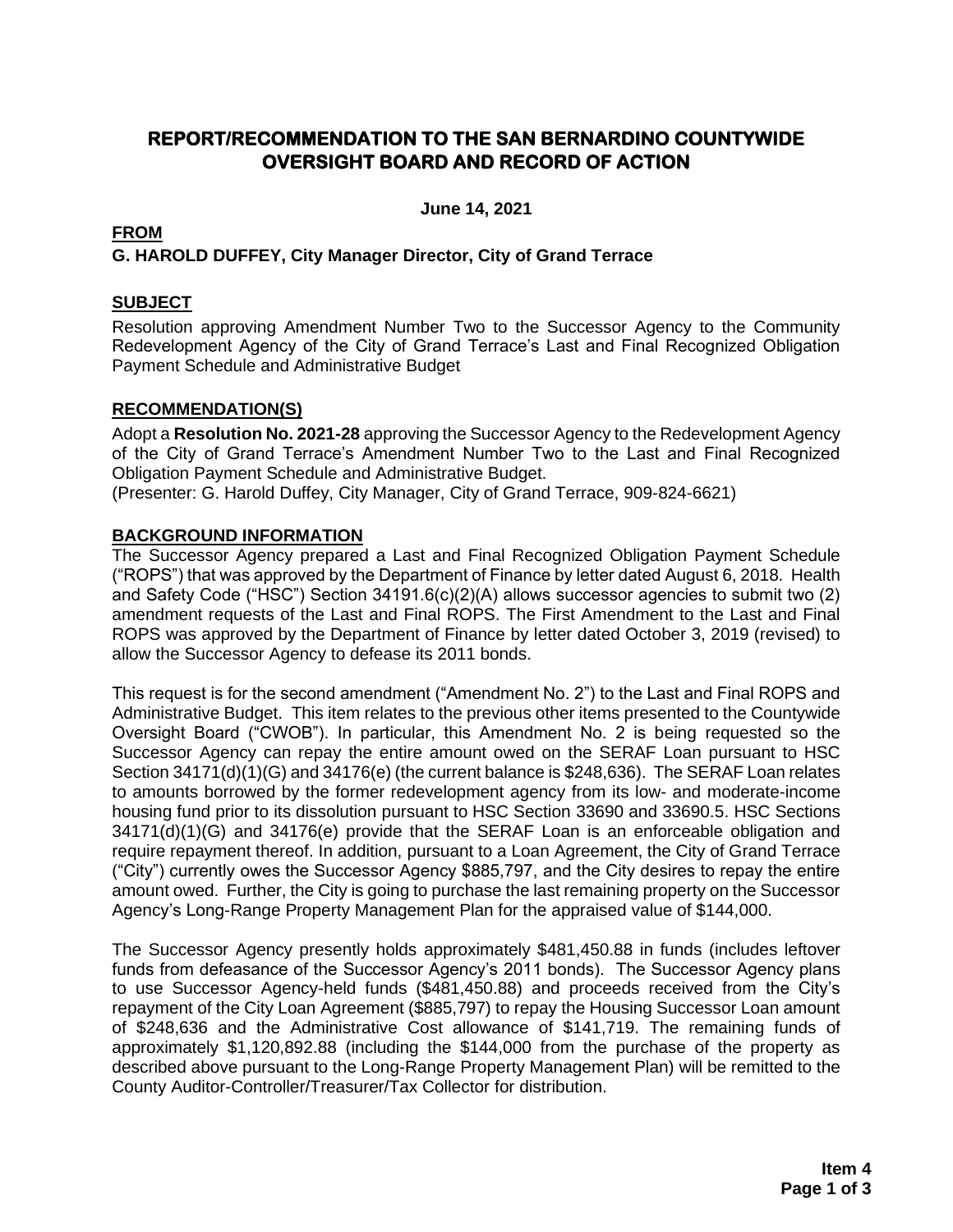**Resolution approving Amendment Number Two to the Successor Agency to the Community Redevelopment Agency of the City of Grand Terrace's Last and Final Recognized Obligation Payment Schedule and Administrative Budget June 14, 2021**

Amendment No. 2 to the Last and Final ROPS and Administrative Budget is being submitted for review and approval of the Countywide Oversight Board ("CWOB") to show the revision to the Last and Final ROPS and Administrative Budget because of the aforementioned items in the above paragraph.

The recommended action will further the Successor Agency's dissolution as all debt will be repaid and all property disposed of.

Staff recommends that the CWOB approve the Resolution and Amendment No. 2 to the Last and Final ROPS and Administrative Budget.

### **ATTACHMENTS**

Attachment A – CWOB Resolution amending the Last and Final ROPS and Administrative Budget.

Attachment B – Amendment No. 2 to the Last and Final ROPS and Administrative Budget.

Attachment C – Administrative Budget

Attachment D - Successor Agency Resolution Approving Amendment No. 2 to the Last and Final ROPS and Administrative Budget.

Exhibit A - 2<sup>nd</sup> Amendment to the Last and Final ROPS and Administrative Budget as approved by the Successor agency

Exhibit B - DOF email regarding procedure to dissolve Successor Agency

Exhibit C - Revenue Estimation Analysis Report

#### **REVIEW BY OTHERS**

This item has been reviewed by Auditor-Controller/Treasurer/Tax Collector on June 03, 2021 and San Bernardino Countywide Oversight Board Legal Counsel on June 03, 2021.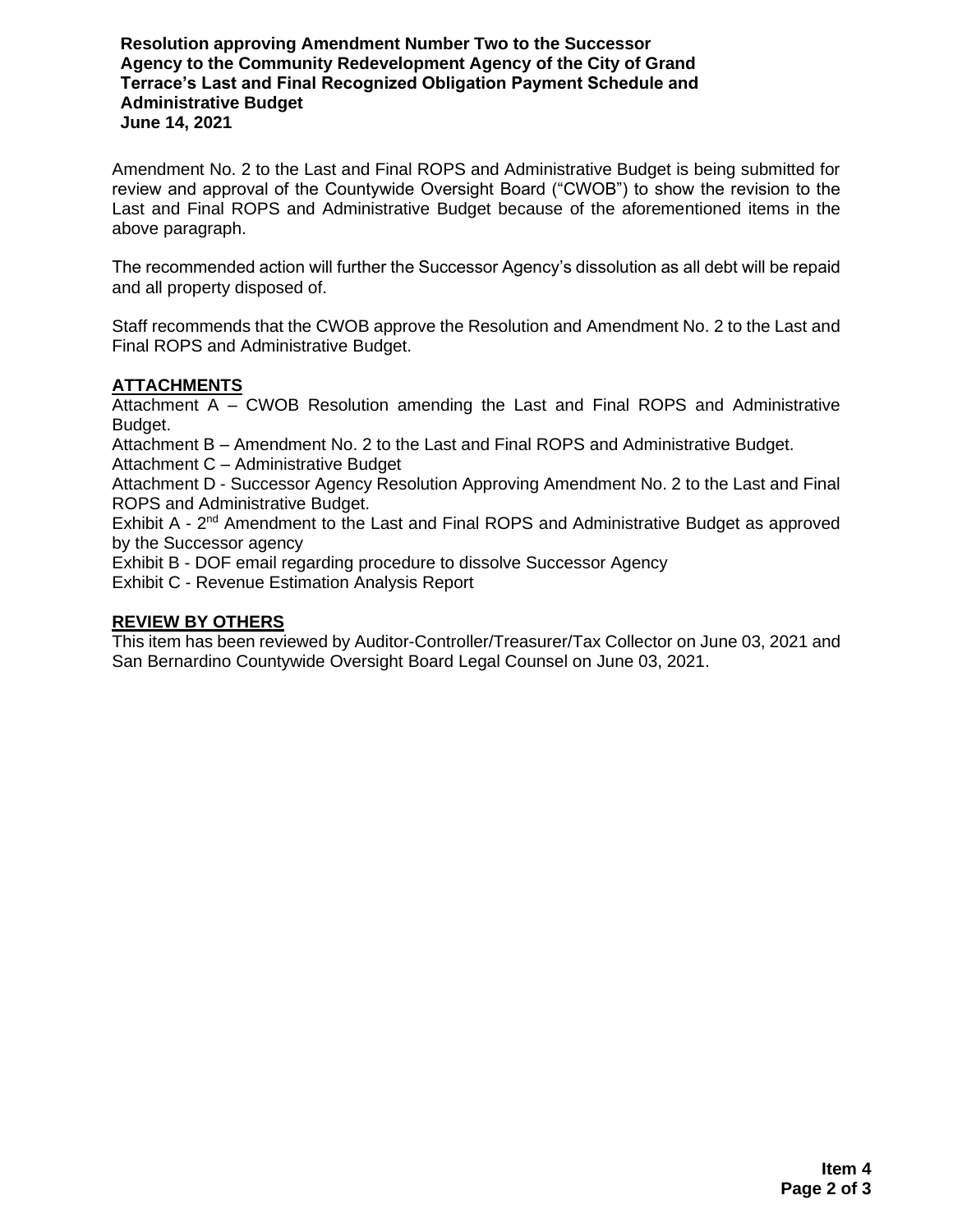**Resolution approving Amendment Number Two to the Successor Agency to the Community Redevelopment Agency of the City of Grand Terrace's Last and Final Recognized Obligation Payment Schedule and Administrative Budget June 14, 2021**

Record of Action of the San Bernardino Countywide Oversight Board

### **APPROVED**

Moved: Acquanetta Warren Seconded: Lawrence Strong Ayes: Frederick Ang, Richard DeNava, Kenneth Miller, Cindy Saks, Lawrence Strong, Acquanetta Warren, David Wert

Lynna Monell, SECRETARY

BY Monell

DATED: June 14, 2021



cc: W/RESOLUTION File- San Bernardino Countywide Oversight Board w/attach

LA 06/14/2021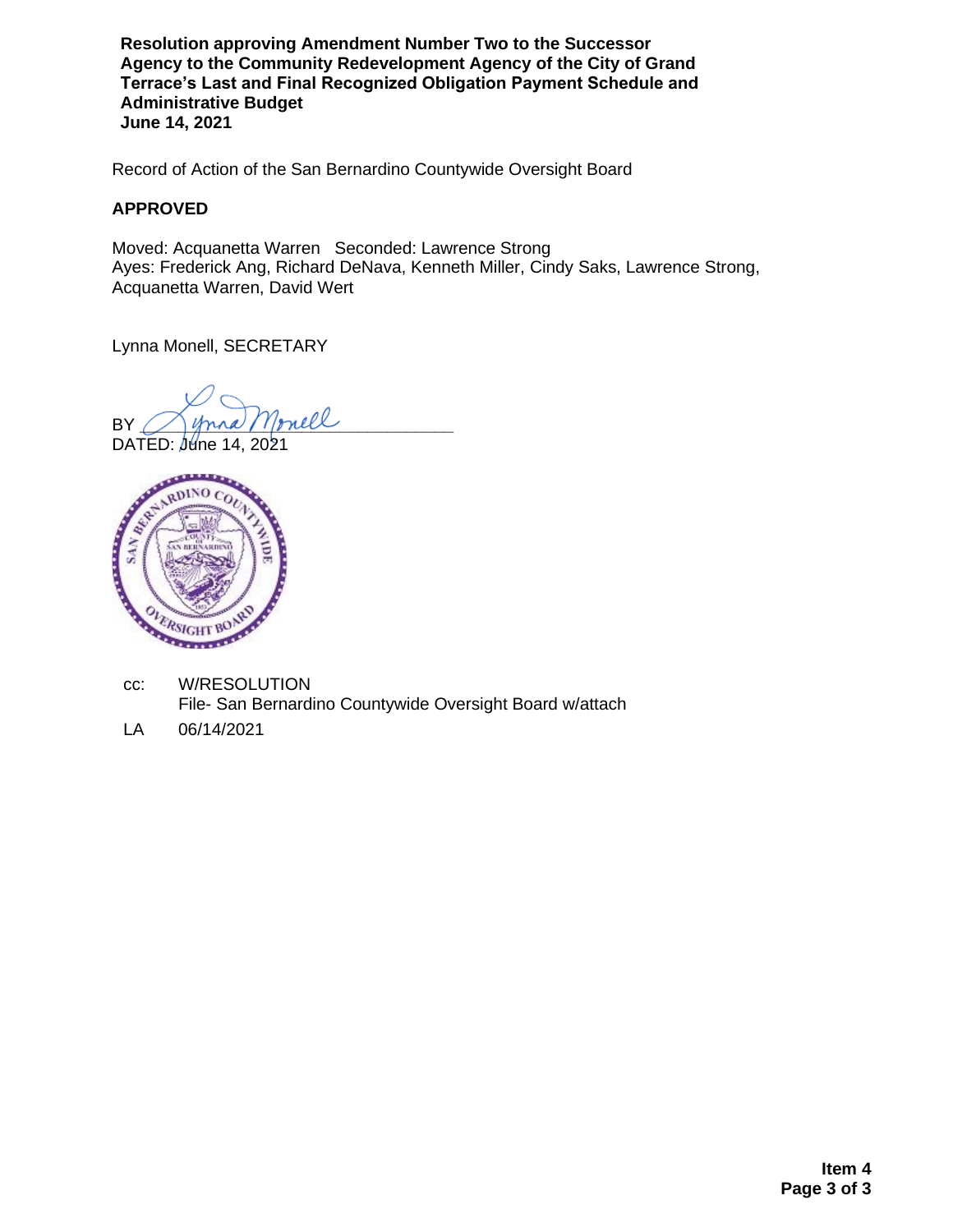#### **RESOLUTION NO. 2021-28**

#### RESOLUTION OF THE SAN BERNARDINO COUNTYWIDE OVERSIGHT BOARD APPROVING THE SUCCESSOR AGENCY TO THE COMMUNITY REDEVELOPMENT AGENCY OF THE CITY OF GRAND TERRACE'S AMENDMENT NUMBER TWO TO THE LAST AND FINAL RECOGNIZED OBLIGATION PAYMENT SCHEDULE AND **ADMINISTRATIVE BUDGET**

On Monday, June 14, 2021 on motion of San Bernardino Countywide Oversight Board Member Warren, duly seconded by San Bernardino Countywide Oversight Board Member Strong and carried, the following resolution is adopted by the San Bernardino Countywide Oversight Board, State of California.

WHEREAS, pursuant to Health & Safety Code ("HSC")Section 34173(d), the Successor Agency to the Community Redevelopment Agency of the City of Grand Terrace is the successor agency (the "Successor Agency") to the former Community Redevelopment Agency of the City of Grand Terrace ("RDA"); and

WHEREAS, the RDA borrowed \$448,636 from its Low- and Moderate-Income Housing Fund to pay the Supplemental Educational Revenue Augmentation Fund ("SERAF") pursuant to the HSC Section 33690 and 33690.5 ("SERAF Loan"); and

WHEREAS, HSC Section 34171(d)(1)(G) and 34176(e) requires repayment of the SERAF Loan provided that the Successor Agency received its Finding of Completion and provided that a repayment schedule is approved by the Oversight Board; and

WHEREAS, the Successor Agency received its Finding of Completion from the Department of Finance on May 9, 2013 pursuant to HSC Section 34191.4(b); and

WHEREAS, the SERAF Loan repayment schedule was approved by the Successor Agency's original oversight board on January 18, 2017; and

WHEREAS, the Successor Agency approved Resolution No. 2021-04 which amended the SERAF Loan repayment schedule on May 11, 2021, in order to allow an option for an immediate repayment ("SERAF Loan Amendment"); and

WHEREAS, the San Bernardino Countywide Oversight Board ("CWOB") has approved, by its Resolution No.2021-27, the SERAF Loan Amendment on June 14, 2021; and

WHEREAS, the City of Grand Terrace ("City") currently owes \$885,797 to the Successor Agency pursuant to a loan agreement, which memorializes prior loans made by the RDA to the City, dated April 12, 2021 ("City Loan Agreement"); and

WHEREAS, the City and Successor Agency approved an amendment to the City Loan Agreement on May 11, 2021, pursuant to its Resolution No. 2021-03 in order to allow for an immediate repayment ("City Loan Amendment"); and

WHEREAS, the CWOB has approved, by its Resolution No. 2021-24, the City Loan Amendment on June 14, 2021; and

WHEREAS, the Successor Agency owns a property located at 22747 Barton Road in the City of Grand Terrace (APN 0276-202-54) ("Property") and designated on its Long-Range Property Management Plan ("LRPMP") as "liquidation"; and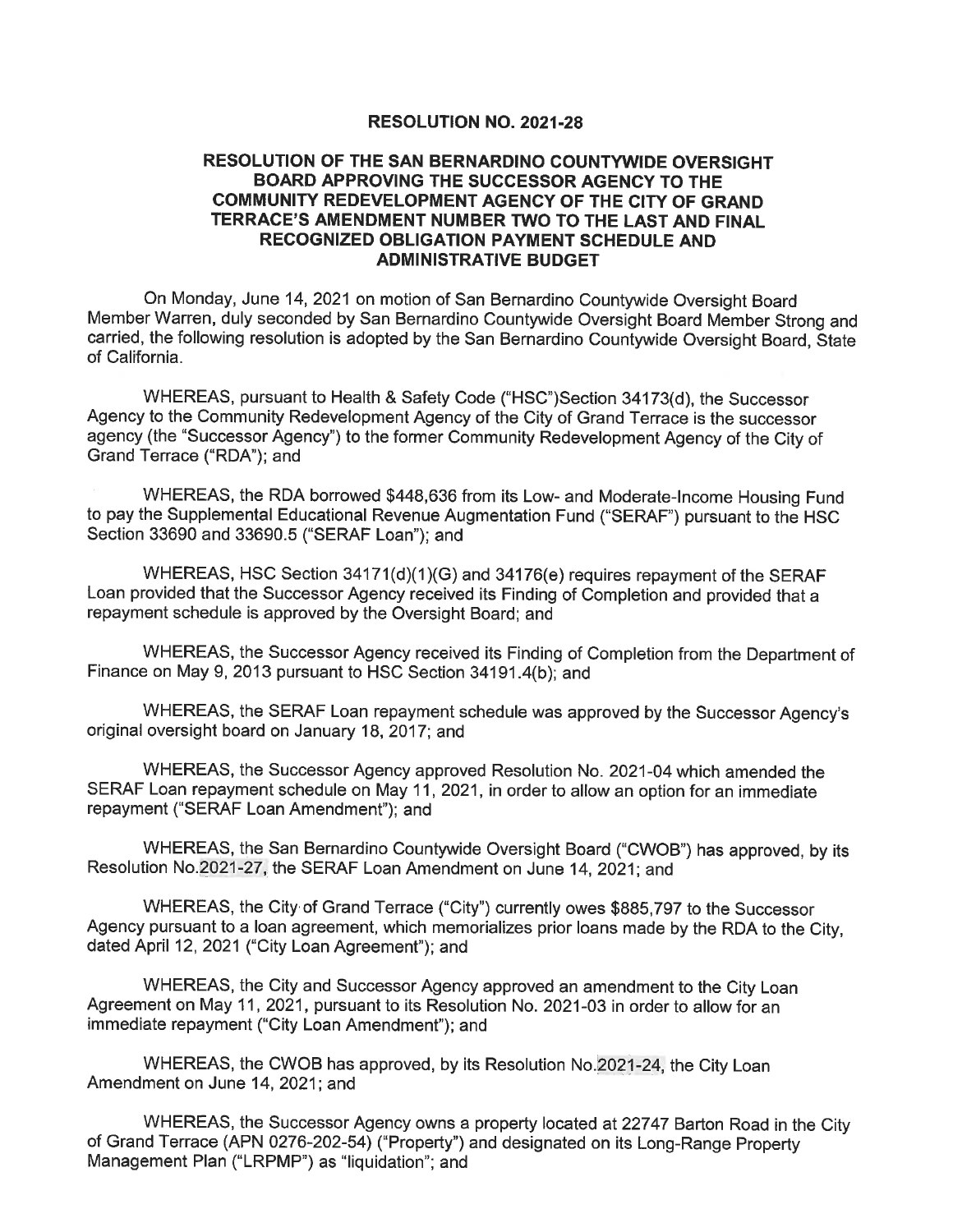WHEREAS, the City desires to acquire the Property for the potential governmental use of a library or community center; and

WHEREAS, the Successor Agency has approved the change of property disposition designation of the Property on the LRPMP from "liquidation" to "governmental use" on May 11, 2021; and

WHEREAS, the CWOB has approved the change of property disposition designation of the Property on the LRPMP from "liquidation" to "governmental use" on June 14, 2021 ("LRPMP Amendment"); and

WHEREAS, based on the forgoing, the City and Successor Agency approved a Purchase and Sale Agreement for Real Property and Joint Escrow Instructions on May 11, 2021, to sell the property held by the Successor Agency and located at 22747 Barton Road in the City of Grand Terrace (APN 0276-202-54) ("Property") to the City for its estimated value in the amount of \$144,000 ("PSA"); and

WHEREAS, the CWOB has approved, by its Resolution No. 2021-26, the PSA on June 14, 2021; and

WHEREAS, the CWOB approved the Successor Agency's Last and Final Recognized Obligation Payment Schedule ("Last & Final ROPS"); and

WHEREAS, pursuant to HSC Section 34191.6, the Last & Final ROPS was approved by Department of Finance ("DOF") by letter dated August 6, 2018; and

WHEREAS, the CWOB approved a first amendment to the Last & Final ROPS, which was approved by the DOF by letter dated October 3, 2019 (revised) ("Amendment No. 1"); and

WHEREAS, upon the CWOB and DOF approval of the SERAF Loan Amendment, the City Loan Amendment, and the PSA, the Successor Agency desires to utilize the funds that would be received from the City's repayment of the City Loan Agreement and any Successor Agency-held funds to repay the SERAF Loan and costs associated with the Successor Agency's Administrative Budget with any remaining funds being transferred to the affected taxing entities; and

WHEREAS, in order to authorize the above-mentioned payments and transactions, the Successor Agency's Last & Final ROPS and Administrative Budget must be amended; and

WHEREAS, HSC Section  $34191.6(c)(2)(A)$  allows successor agencies to submit two (2) amendment requests of the Last & Final ROPS and administrative budget ("Last & Final ROPS") to the DOF, after such request is reviewed and approved by the CWOB; and

WHEREAS, HSC Section 34177 requires the CWOB to approve the Recognized Obligation Payment Schedule ("ROPS") and administrative budget; and

WHEREAS, in order to evaluate the most efficient, practical and financially responsible expenditure of the moneys held by the Successor Agency, the Successor Agency retained certain legal and financial advisors to evaluate the potential dissolution of the Successor Agency based upon the forgoing pursuant to HSC Section 34187; and

WHEREAS, based on such evaluation and the advice of such legal and financial advisors, the CWOB has determined that it is to the benefit of the relevant affected taxing entities to (i) Approve the SERAF Loan Amendment; (ii) Approve the City Loan Amendment; (iii) Approve the PSA; (iv) Amend the Last & Final ROPS to allow the use of the funds generated from the repayment of the City Loan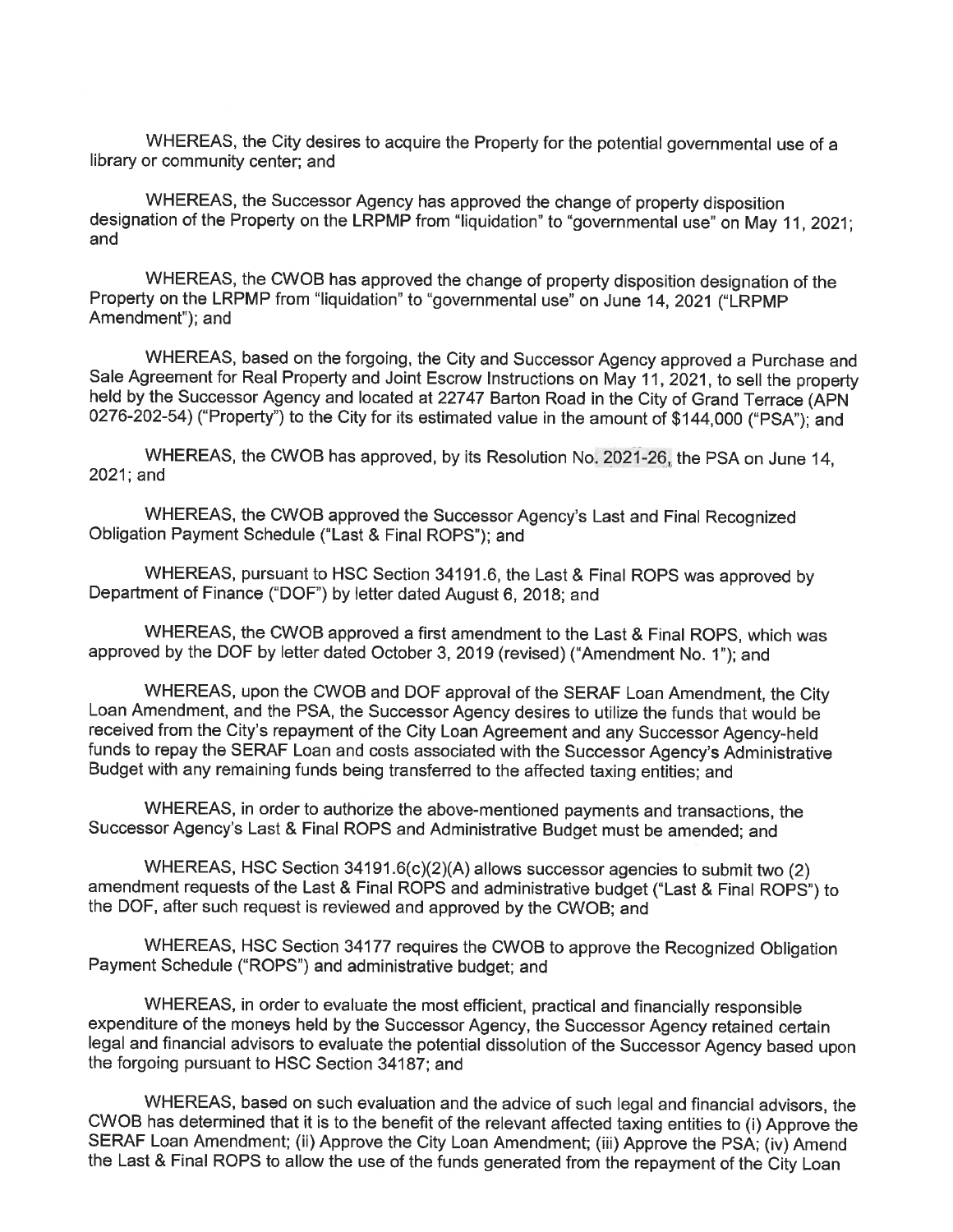and any Successor Agency-held funds to make full payment upon the SERAF Loan (with any remaining funds to be distributed to the affected taxing entities) so that the Successor Agency may dissolve pursuant to HSC Section 34187; and

WHEREAS, the approval of the Last & Final ROPS and the subsequent carrying out of the payments and transactions will allow the Successor Agency to be eligible for dissolution pursuant to HSC Section 34187; and

WHEREAS, the DOF has approved the above-mentioned process as provided in their email attached hereto as Exhibit "B": and

WHEREAS, the Successor Agency has prepared an analysis ("Report"), which shows estimates that affected taxing entities will generally receive increased distributions of their portion of collected property tax if the Successor Agency is allowed to dissolve pursuant to HSC Section 34187. and therefore it is in the best interests of all affected taxing entities that the Successor Agency dissolve, which is attached hereto as Exhibit "C"; and

WHEREAS, the CWOB has reviewed the Amendment Number Two ("Amendment No. 2") to the Last & Final ROPS and administrative budget and other documents and reports submitted herewith and is fully briefed on the issues.

NOW, THEREFORE, the San Bernardino Countywide Oversight Board hereby resolves, determines and orders as follows:

Section 1. The foregoing recitals are true and correct and incorporated herein by this reference.

Section 2. The Amendment No. 2 to the Successor Agency's Last and Final Recognized Obligation Payment Schedule, which is attached hereto and incorporated herein by this reference as Exhibit "A", is approved.

Section 3. This resolution shall take effect from and after the date of its passage and adoption. However, this resolution shall be ineffective if any of the following occurs:

(i) DOF or the CWOB disapproves any of the following CWOB resolutions: Resolution No. 2021-24; Resolution No. 2021-27 or if such resolutions are ineffective by their own terms;

(ii) the DOF or the CWOB do not approve the resolutions referenced in Section 3(i) in a manner that will allow the Successor Agency to complete its dissolution pursuant to HSC Section 34187.

PASSED AND ADOPTED by the San Bernardino Countywide Oversight Board, State of California, by the following vote:

> AYES: OVERSIGHT BOARD MEMBER: Frederick Ang, Richard DeNava, Kenneth Miller, Cindy Saks, Lawrence Strong. Acquanetta Warren, David Wert

NOES: **OVERSIGHT BOARD MEMBER: None** 

**ABSENT: OVERSIGHT BOARD MEMBER: None** 

\* \* \* \* \*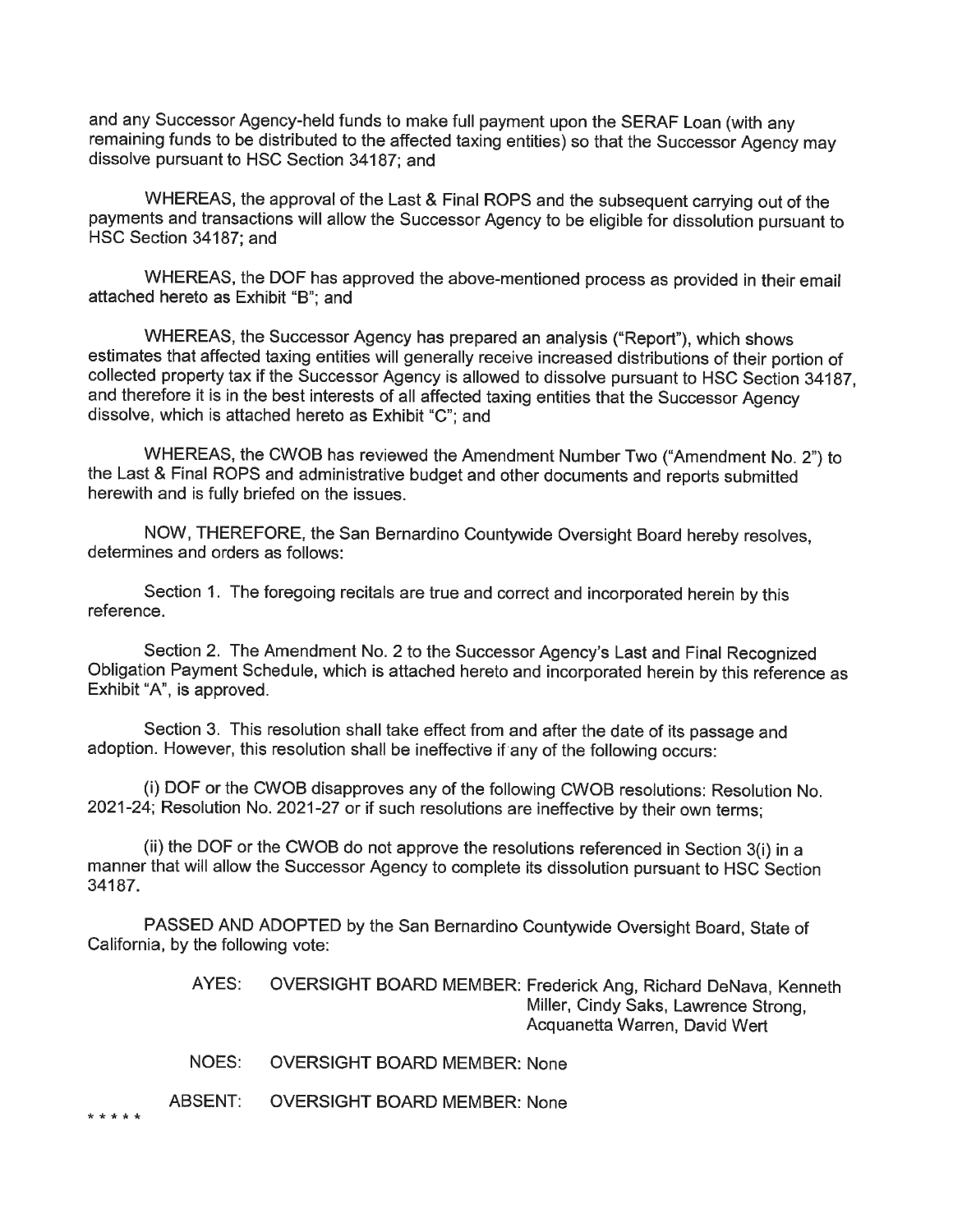**STATE OF CALIFORNIA** 

SS.

**COUNTY OF SAN BERNARDINO**  $\lambda$ 

I, LYNNA MONELL, Secretary to the San Bernardino Countywide Oversight Board, State of California, hereby certify the foregoing to be a full, true and correct copy of the record of the action taken by the Countywide Oversight Board, by vote of the members present, as the same appears in the Official Minutes of said Board at its meeting of June 14, 2021. #4 LA

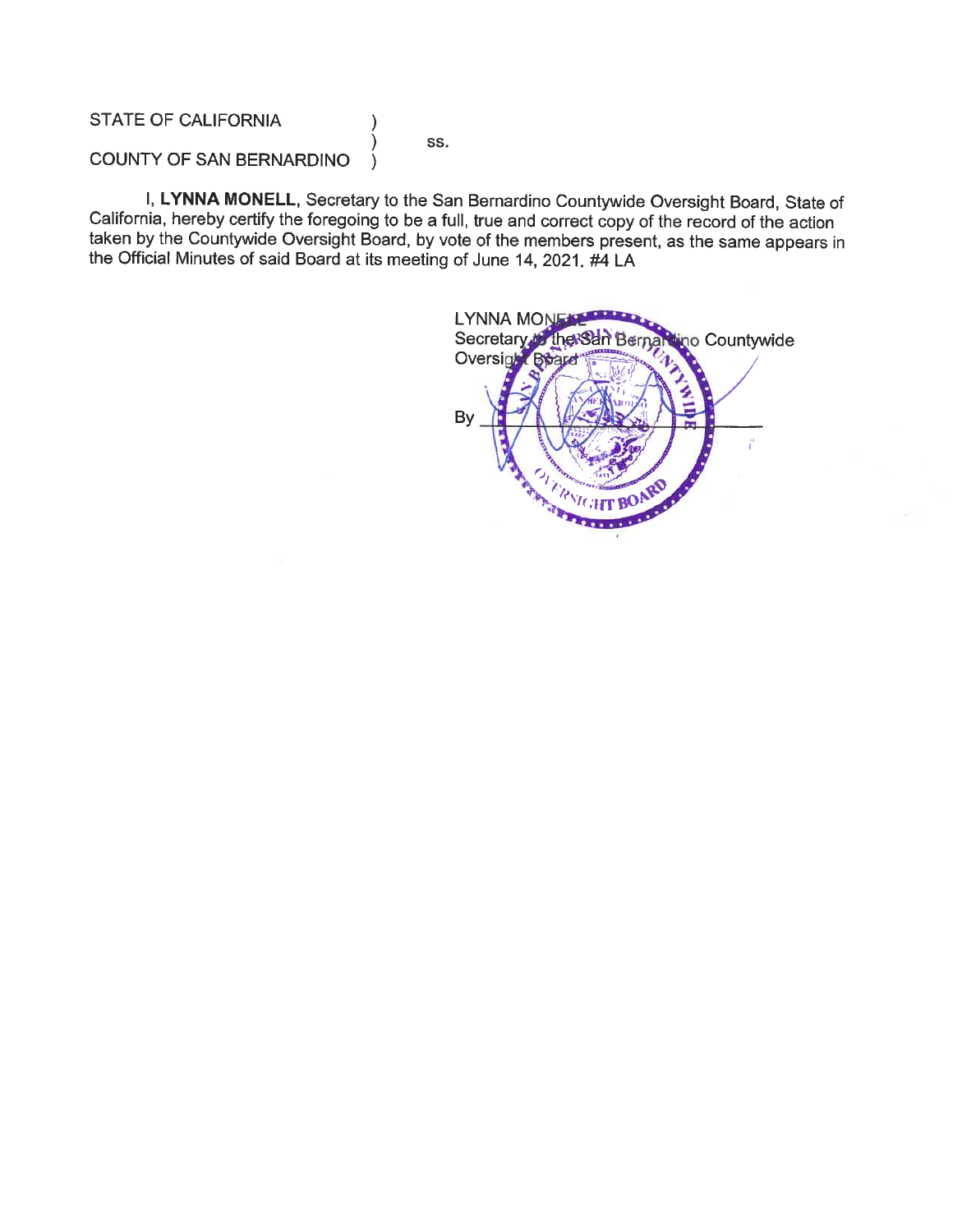| <b>Successor Agency:</b>    | <b>Grand Terrace</b>  |  |  |  |  |  |  |
|-----------------------------|-----------------------|--|--|--|--|--|--|
| County:                     | <b>San Bernardino</b> |  |  |  |  |  |  |
| <b>Initial ROPS Period:</b> | <b>ROPS 21-22A</b>    |  |  |  |  |  |  |
| <b>Final ROPS Period:</b>   | <b>ROPS 21-22B</b>    |  |  |  |  |  |  |

# **Requested Funding for Enforceable Obligations**

- Enforceable Obligations Funded as Follows (B+C)  $\mathsf{A}$
- **Bond Proceeds** B
- **Other Funds**  $\mathsf{C}$
- Redevelopment Property Tax Trust Fund (RPTTF) (E+F) D
- **RPTTF**  $\mathsf E$
- **Administrative RPTTF**  $F$
- **Total Outstanding Obligations (A+D)** G

**Certification of Oversight Board Chairman:** 

Pursuant to Section 34177 (o) of the Health and Safety code, I hereby certify that the above is a true and accurate Recognized Obligation Payment Schedule for the above named successor agency.

David Wert **Name** 

/s/ Signature

## **Total Outstanding Obligation**

| \$ | 390,355 |
|----|---------|
| \$ |         |
| \$ | 390,355 |
| \$ |         |
| \$ |         |
| \$ |         |
| \$ | 390,355 |

Chairman **Title** 

Date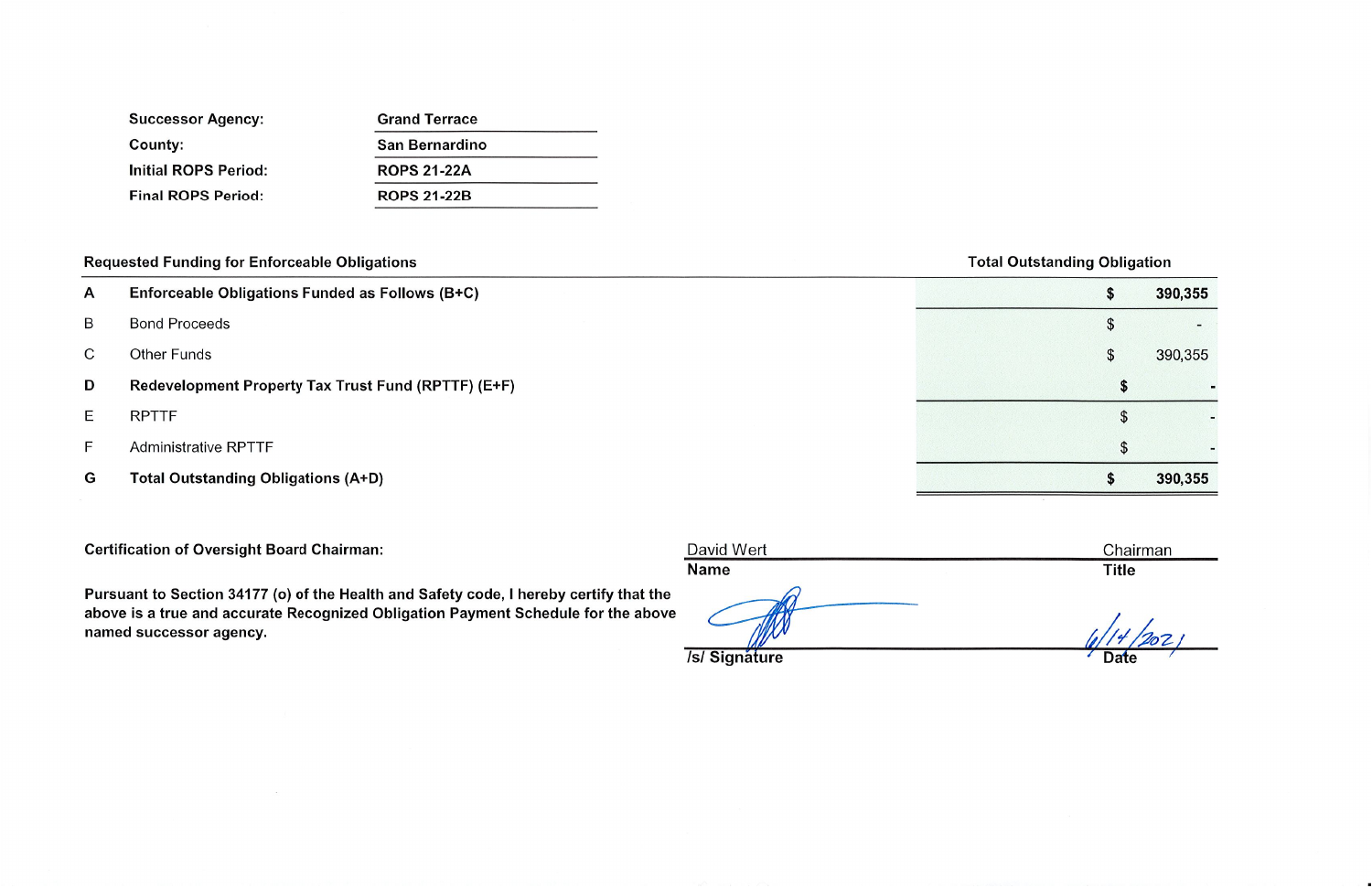# Grand Terrace Last and Final Recognized Obligation Payment Schedule (ROPS) Summary by ROPS Period July 1, 2021 through June 30, 2022

|                     | <b>A Period</b>                |                    |              |                       |              |  |                     | <b>B</b> Period                |                     |                  |                        |       |         |  |
|---------------------|--------------------------------|--------------------|--------------|-----------------------|--------------|--|---------------------|--------------------------------|---------------------|------------------|------------------------|-------|---------|--|
| July - December     |                                |                    |              |                       |              |  | January - June      |                                |                     |                  |                        |       |         |  |
| <b>IROPS Period</b> | <b>Fund Sources</b>            |                    |              |                       | Six-Month    |  | <b>IROPS Period</b> |                                | <b>Fund Sources</b> | <b>Six-Month</b> | Twelve-<br>Month Total |       |         |  |
|                     | <b>Bond</b><br><b>Proceeds</b> | <b>Other Funds</b> | <b>RPTTF</b> | Admin<br><b>RPTTF</b> | <b>Total</b> |  |                     | <b>Bond</b><br><b>Proceeds</b> | <b>Other Funds</b>  | <b>RPTTF</b>     | Admin<br><b>RPTTF</b>  | Total |         |  |
|                     |                                | 390,355            |              |                       | 390,355      |  |                     |                                |                     |                  |                        |       | 390,355 |  |
| <b>ROPS 21-22A</b>  |                                | 390,355            |              |                       | 390,355      |  | <b>ROPS 21-22B</b>  |                                |                     |                  |                        |       | 390,355 |  |

| <b>A Period</b>                |                    |              |                       |           |  | <b>B</b> Period     |                                |                    |              |                                      |              |  |         |
|--------------------------------|--------------------|--------------|-----------------------|-----------|--|---------------------|--------------------------------|--------------------|--------------|--------------------------------------|--------------|--|---------|
| <b>July - December</b>         |                    |              |                       |           |  | January - June      |                                |                    |              |                                      |              |  |         |
| <b>Fund Sources</b>            |                    |              |                       | Six-Month |  | <b>IROPS Period</b> |                                | <b>Six-Month</b>   |              | <b>Twelve-</b><br><b>Month Total</b> |              |  |         |
| <b>Bond</b><br><b>Proceeds</b> | <b>Other Funds</b> | <b>RPTTF</b> | Admin<br><b>RPTTF</b> | Total     |  |                     | <b>Bond</b><br><b>Proceeds</b> | <b>Other Funds</b> | <b>RPTTF</b> | <b>Admin</b><br><b>RPTTF</b>         | <b>Total</b> |  |         |
| \$                             | 390,355            |              |                       | 390,355   |  |                     |                                |                    |              |                                      |              |  | 390,355 |
|                                | 390,355            |              |                       | 390,355   |  | <b>ROPS 21-22B</b>  |                                |                    |              | $-1$                                 |              |  | 390,355 |